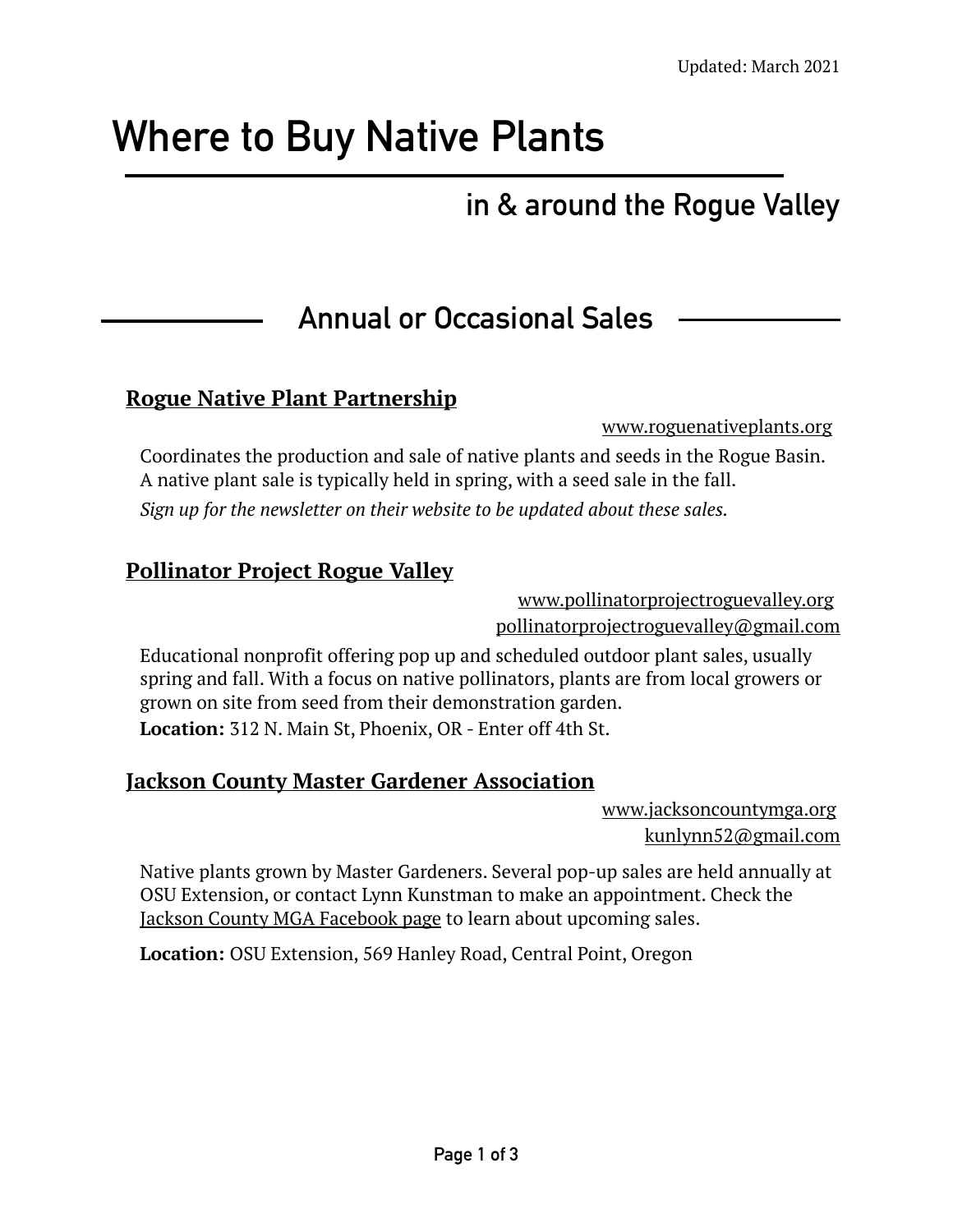# **Nurseries**

**Plant Oregon** [www.plantoregon.com](http://www.plantoregon.com)

Popular nursery that grows native trees, shrubs and perennials, all root-pruned and locally propagated.

**Hours:** Monday -Friday 9-1; Saturday 9-4

8677 Wagner Creek Road, **Talent, OR**

541.535.3531 dan@plantoregon.com

#### **Shooting Star Nursery [www.roguevalleynursery.com](http://www.roguevalleynursery.com)**

Offers a variety of native trees, shrubs and perennials, as well as some grasses and ferns. Find a list of the native plants they offer here: [https://roguevalleynursery.com/](https://roguevalleynursery.com/plantlists/other-plant-lists/natives) [plantlists/other-plant-lists/natives](https://roguevalleynursery.com/plantlists/other-plant-lists/natives)

**Hours:** Monday - Friday 9-4 and Saturday 11-4 (Winter hours)

3223 Taylor Rd., **Central Point, OR** 541.840.6453 [info@roguevalleynursery.com](mailto:info@roguevalleynursery.com)

### **Goodwin Creek Gardens WAGGIT WAGGITE WAGGITE WAGGITE CONGREGATE CONGREGATE OF SCHOOL OF SCHOOL OF SCHOOL OF SCHOOL OF SCHOOL OF SCHOOL OF SCHOOL OF SCHOOL OF SCHOOL OF SCHOOL OF SCHOOL OF SCHOOL OF SCHOOL OF SCHOOL OF S**

Grows and sells edible/medicinal herbs, perennial flowers and pollinator plants. Visit the website to order online.

**Hours:** Visit the nursery by appointment only

970 Cedar Flat Rd., **Williams, OR**  541.846.7357 [goodwincreekgardens@gmail.com](mailto:goodwincreekgardens@gmail.com)

#### **Forest Farm** [www.forestfarm.com](https://www.forestfarm.com/)

In addition to many native and non-native plants, this retail nursery sells a selection of western trees and shrubs.

**Hours:** Mon-Fri 8-3, or order online

14643 Water Gap Rd, **Williams, OR** 

541.846.7269 [plants@forestfarm.com](mailto:plants@forestfarm.com)

### **White Oak Farm & Education Center** www.whiteoakfarmcsa.org

[info@whiteoakfarmcsa.org](mailto:info@whiteoakfarmcsa.org)

Diverse fruit and vegetable farm with a native plant nursery. Primarily focused on wholesale tree and shrub production for riparian restoration projects. Send an email or visit the website to learn about upcoming retail plant sales or schedule an appointment.

Location: **Williams, OR**